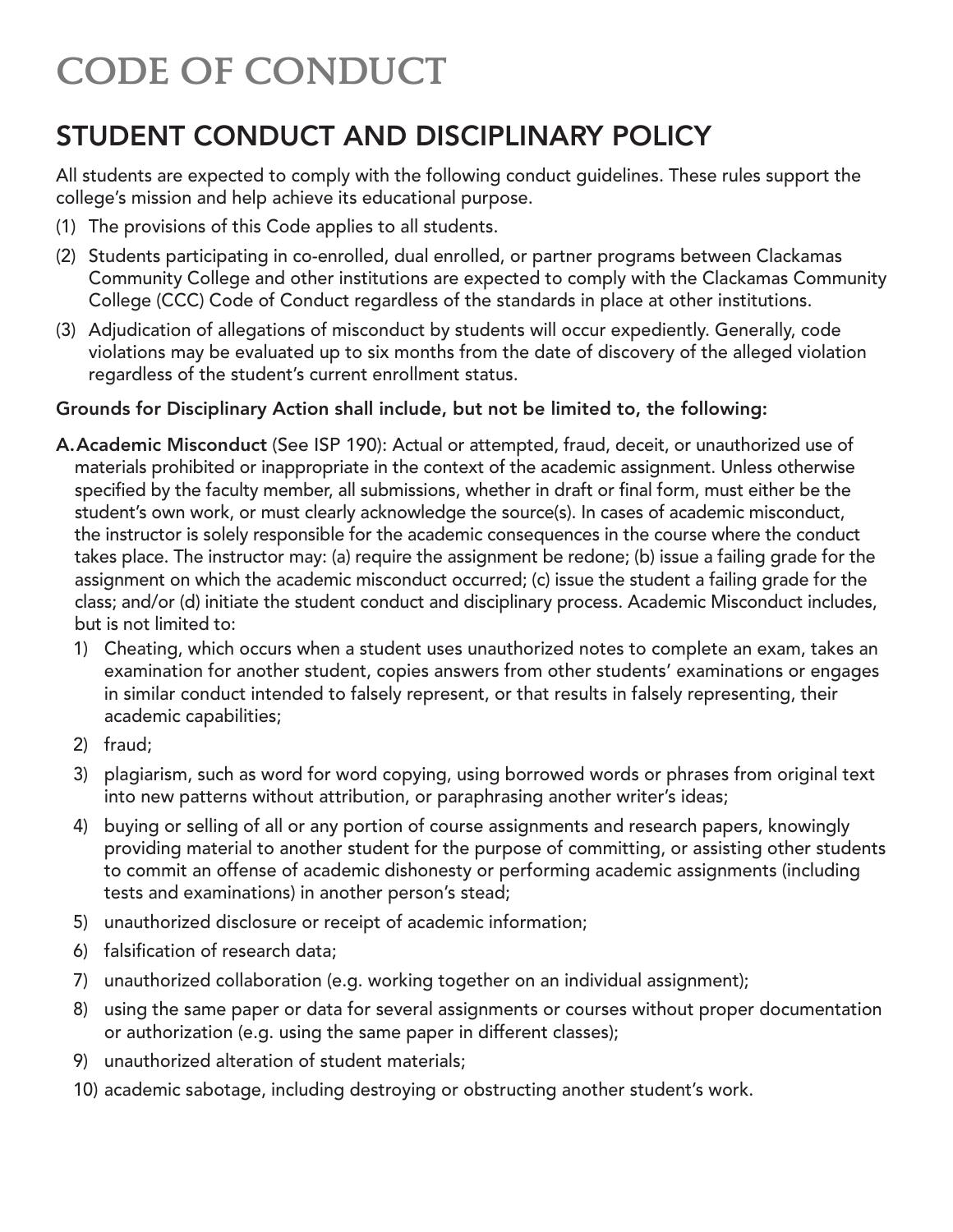#### B. Behaviors or actions that are disruptive, distracting, or disorderly including but not limited to:

- 1) Obstruction or disruption of teaching, classroom, research, administration, disciplinary procedures or other authorized college activities including obstruction or disruption interfering with freedom of movement. Conduct that disrupts the educational environment can result in immediate removal from class and/or activity or Summary Suspension (See Article VI);
- 2) Violation of college policies or campus regulations including, but not limited to, student organizations, the use of college facilities, the campus tobacco use policy (see Board Policy GBK/ JFCG/KGC), use of student records, or campus speech activities policy (ARC 601);
- 3) Furnishing false or misleading information to the college, including but not limited to knowingly failing to provide requested or required information (e.g. reporting sex offender status) to the college; falsifying a person's identity to a course instructor or other college official; forgery, alteration or unauthorized use of college documents, records, identification or resources;
- 4) Physical abuse or detention of any person, or conduct which intentionally or negligently causes harm, or is intended to threaten imminent danger to the health of any person;
- 5) Being under the influence of, use, possession, or distribution of prohibited substances like alcohol, marijuana, and illegal drugs on college owned or controlled property or at college sponsored or supervised functions or at functions where the student is a representative of the college;
- 6) Malicious damage, misuse, vandalism or theft of college property, or the property of any other person where such property is located on college owned or controlled property, or is in the care, custody or control of the college;
- 7) Hazing or any act that recklessly or intentionally endangers the mental health, physical health, or safety of a student/staff member for the purpose of initiation or as a condition or precondition of attaining membership in, or affiliation with, any college co-curricular or extracurricular activity, program or year in school;
- 8) Intimidation or any threat or act intended to tamper, substantially damage, or interfere with another's property, cause substantial inconvenience, subject another to offensive physical contact, or inflict serious physical injury on the basis of race, color, religion, national origin, gender identity or sexual orientation;
- 9) Cyberbullying, including use of any electronic communication device to convey a message in any form (text, image, audio or video) that intimidates, harasses, threatens, or is otherwise intended to harm, insult, or humiliate another in a deliberate, repeated, or hostile and unwanted manner under a person's true or false identity;
- 10) Menacing, threatening statements, or any act intended to place a college employee, student, or other third party in fear of harm or physical injury;
- 11) Failure to comply with directions of college officials acting in the performance of their duties; inciting others to engage in any of the conduct, or to perform any of the acts, prohibited in this Code;
- 12) Retaliation or Abuse of the college conduct process, including but not limited to:
	- i. menacing, intimidation, or other adverse actions toward another individual(s) for making a report;
	- ii. attempting to deter participation in the conduct process;
	- iii. falsifying, distorting or misrepresenting information before any conduct body;
	- iv. knowingly initiating any conduct proceedings without cause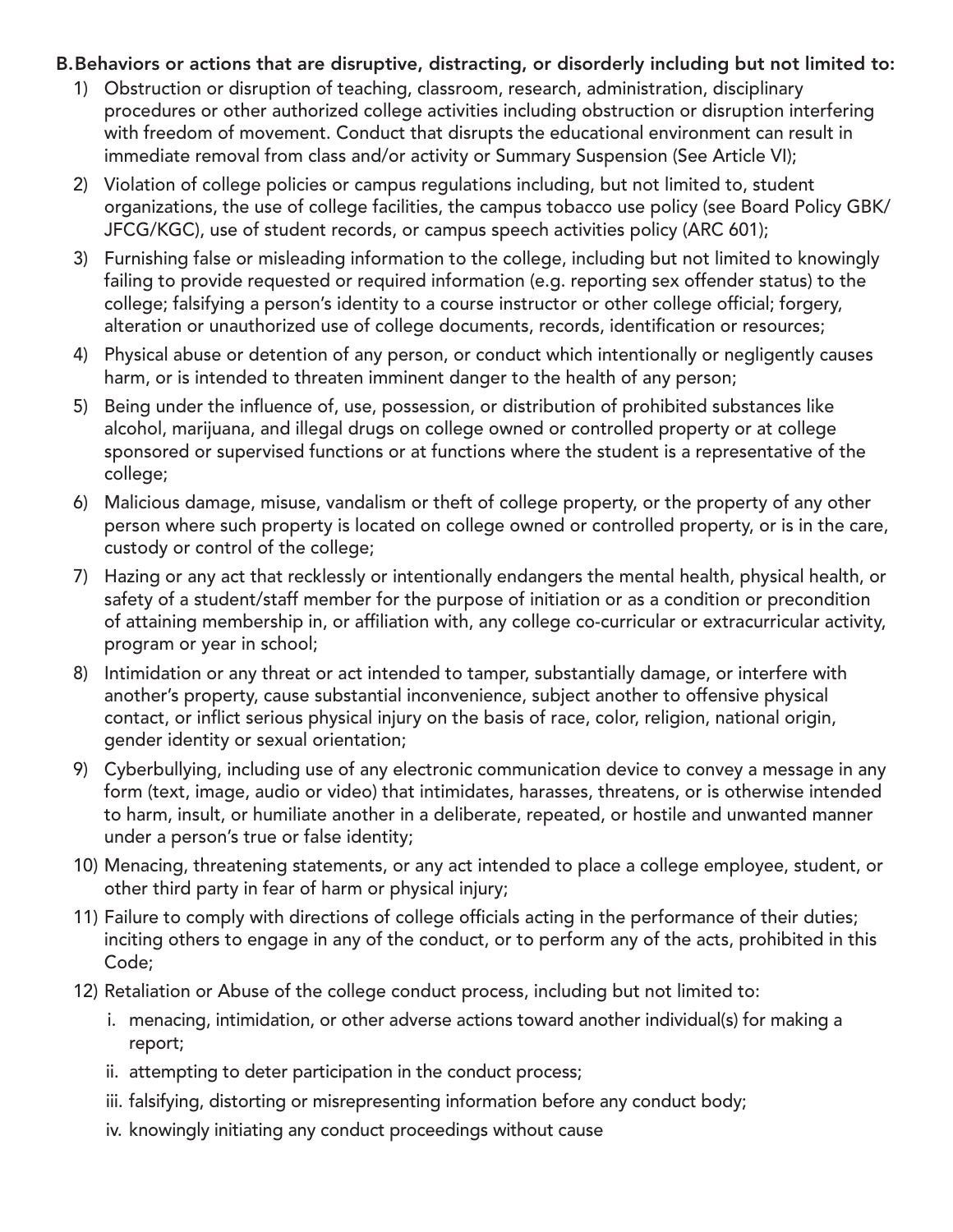- 13) Unauthorized entry to or use of college facilities, including buildings and grounds, college supplies, equipment, and funds;
- 14) Failure to conduct oneself in a safe manner in all college programs where there is an ability for an individual to cause harm to self or others. This may include but is not limited to unsafe handling of equipment or materials (e.g. driving of college vehicles with any percentage of alcohol in the blood or while impaired);
- 15) Disorderly conduct; lewd, indecent, or obscene conduct or expression; breach of peace; aiding, abetting or recruiting another to breach the peace on college owned or controlled property or at college sponsored or supervised functions;
- 16) Openly carrying or displaying weapons or firearms, use of firearms, explosives, dangerous chemicals, substances or instruments or other weapons which can be used to inflict bodily harm on any individual or damage upon a building or grounds of the college-owned property or at a college-sponsored and supervised function without written authorization;
- 17) Stalking, which includes repeatedly contacting another person without a legitimate purpose when: (a) the contacting person knows or should know that the contact is unwanted by the other person; and (b) it is reasonable for the other person in that situation to have been alarmed or coerced by the contact. As used in this section, "contacting" includes but is not limited to coming into the visual or physical presence of the other person; following another person; or sending written, electronic or telephonic communication of any form to the other person, personally or through a third party;
- 18) Harassment, which is a course of conduct directed at a specific individual or individuals that causes or is intended to cause emotional or physical distress and serves no legitimate purpose. This includes but is not limited to harassment based on protected class that violates the CCC Board policy GBN/JBA.
- C. Sex-based Discrimination/Misconduct (See also: CCC Board of Education policy GBN/JBA; Administrative Regulation AC-AR (2)): Sex-based discrimination/misconduct includes sexual harassment, sexual assault, domestic violence, dating violence, and stalking. These activities are strictly prohibited it the College's programs, admissions, services and intercollegiate activities.
	- 1) Sexual harassment is unwelcome conduct of a sexual nature. Sexual harassment can include unwelcome sexual advances, requests for sexual favors or other verbal, nonverbal or physical conduct of a sexual nature where such conduct is sufficiently severe or pervasive that it has the effect, intended or unintended, of unreasonably interfering with an individual's work or academic performance because it has created an intimidating, hostile, or offensive environment and would have such an effect on a reasonable person.
	- 2) Sexual Assault means any nonconsensual sexual act proscribed by Federal, tribal, or State law, including when the victim lacks capacity to consent.
	- 3) Domestic Violence includes felony or misdemeanor crimes of violence committed by a current or former spouse or intimate partner of the victim, by a person with whom the victim shares a child in common, by a person who is cohabitating with or has cohabitated with the victim as a spouse or intimate partner, by a person similarly situated to a spouse of the victim under the domestic or family violence laws of the jurisdiction receiving grant monies, or by any other person against an adult or youth victim who is protected from that person's acts under the domestic or family violence laws of the jurisdiction.
	- 4) Dating Violence includes violence committed by a person who is or has been in a social relationship of a romantic or intimate nature with the victim and where the existence of such a relationship shall be determined based on a consideration of the following factors: The length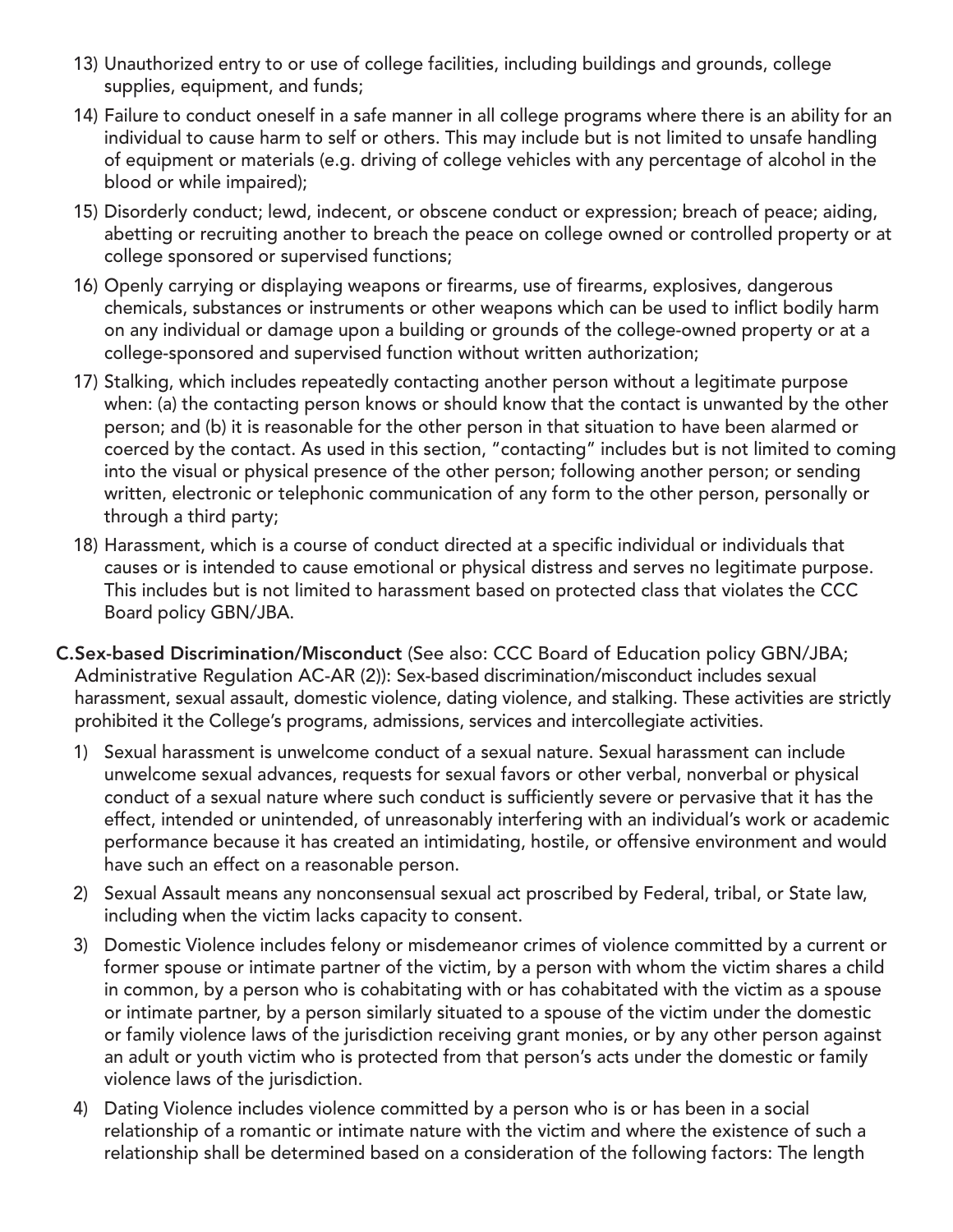of the relationship, the type of the relationship, and the frequency of interaction between the persons involved in the relationship.

- 5) Stalking means engaging in a course of conduct directed at a specific person that would cause a reasonable person to fear for their safety or the safety of others or suffer substantial emotional distress.
- 6) Quid Pro Quo Unwelcome sexual advances, requests for sexual favors and other visual, verbal or physical conduct of a sexual nature when submission to such conduct is made either explicitly or implicitly a term or condition of an individual's education, living environment, employment or participation in a college-related activity or program;
- 7) Consent means clear and unambiguous agreement, expressed in mutually understandable words or action, to engage in a particular sexual activity. Whether valid consent has been given will be judged based upon what a reasonable person would have understood from such words or actions. Consent must be voluntarily given and is not valid
	- i. If obtained by physical force, coercion or threat;
	- ii. When a person is Incapacitated; or
	- iii. When an intellectual or other disability prevents a person from having the capacity to give consent.
- 8) Consent to engage in one sexual activity, or agreement to engage in a particular sexual activity on a prior occasion, cannot be presumed to constitute consent to engage in a different sexual activity or to engage again in a sexual activity. Consent can be withdrawn by either person at any point.
- 9) Incapacitation means that a person lacks the capacity to give consent to sexual activity because the person is asleep, unconscious, mentally and/ or physically helpless or otherwise unaware that sexual activity is occurring. Incapacitation is not necessarily the same as legal intoxication. Where alcohol or other drugs are involved, evaluating incapacitation requires an assessment of how the consumption of alcohol and/or drugs affects a person's decisionmaking ability, awareness of consequences, ability to make informed, rational judgments, capacity to appreciate the nature and quality of the act, or level of consciousness. The assessment is based on objectively and reasonably apparent indications of incapacitation when viewed from the perspective of a sober, reasonable person.
- 10) Intentional incapacitation means providing alcohol or other drugs to a person with the intent to render the person incapacitated.

# DISCIPLINARY PROCEDURES:

Any student or staff member who is concerned about a student's behavior that appears to violate the student Code of Conduct should complete the Student of Concern form (located on the CCC portal under the "forms" section). When submitted, this form will automatically be directed to the CARE Team for follow up. Student of Concern forms should be submitted as soon as possible after the event or behavior is discovered.

#### Initial Assessment

The CARE Team refers cases involving Sex-Based Discrimination/Misconduct to the Title IX Coordinator for Students and all other disciplinary cases to the appropriate Associate Dean who serves as the Conduct Officer for informal and formal disciplinary action.

• The Title IX Coordinator for Students will coordinate inquiries and investigations of alleged Sex-Based Discrimination/Misconduct. Cases that meet the requirements of Title IX will follow the Title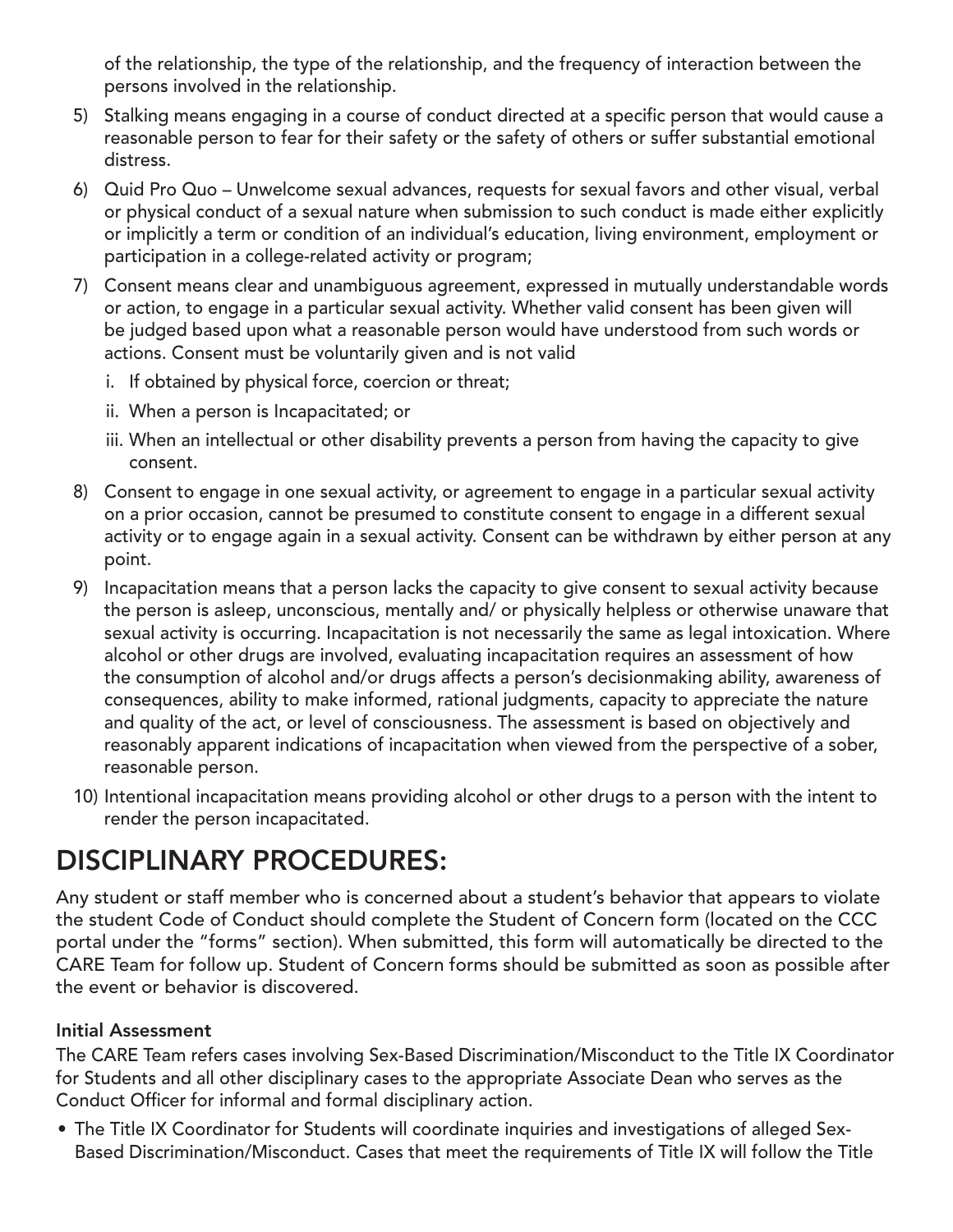IX process outlined below. Cases that do not meet Title IX criteria, but still qualify as Sex Based Discrimination/Misconduct, may proceed following other Student Conduct processes.

• The Associate Dean or designee will follow up with the student(s) involved and other sources if needed to gather more information about the concern. The Associate Dean consults with the Conduct Team to determine additional next steps, which may include initiating the informal or formal disciplinary process depending upon the severity of the situation.

### Title IX Process

Title IX is a federal civil rights law that protects students and employees from discrimination based on sex in education programs or activities.

The Title IX process is to be followed when the alleged behavior is (using definitions listed above):

- Sexual assault
- Domestic violence
- Dating Violence
- Stalking
- Sexual Harassment, when the behavior would be determined by a reasonable person to be so severe, pervasive, and objectively offensive as to effectively deny a person's access to the College's educational program or activity.

For Title IX issues, a student (complainant) must file a signed written complaint with a Title IX Coordinator, alleging sexual harassment against another student (respondent) and requesting that the College investigate the allegation of sexual harassment. Additionally, the complainant must be participating in or attempting to participate in a Clackamas Community College educational program or activity in the United States. The respondent must be currently enrolled at Clackamas Community College.

If it is determined that the allegations meet the requirements of Title IX, and if the complainant wishes to proceed with a formal investigation, the Formal Title IX Resolution Process will be followed, as outlined below.

If the allegations do not meet Title IX requirements, the Title IX aspect of the formal complaint must be dismissed. This dismissal may be appealed following the appeal procedures below. The other Student Code processes may still be followed.

#### Formal Title IX Resolution

Once a formal Title IX complaint has been received by the Title IX Coordinator and the Title IX criteria have been met:

- The complainant and respondent will receive written notification of the allegations and investigation. The written notice will also include information about Advisors for both parties.
- An investigator will be assigned to interview parties and collect evidence for the investigation.
- Following the initial investigation, a draft report will be provided to both parties. Both parties will have at least ten (10) calendar days to provide a response. Any responses received will be reviewed and incorporated as appropriate into the final investigation report. All parties will have the opportunity to review the final investigation report.
- A live hearing will be scheduled a least 10 days after the final Investigation Report. This live hearing is conducted by one or more members of the Student Conduct Team (Associate Deans)
- During the live hearing, the Conduct Team member(s) will review the Investigation Report and ask questions of the parties. The Advisor to each party may cross-examine the other party during the live hearing.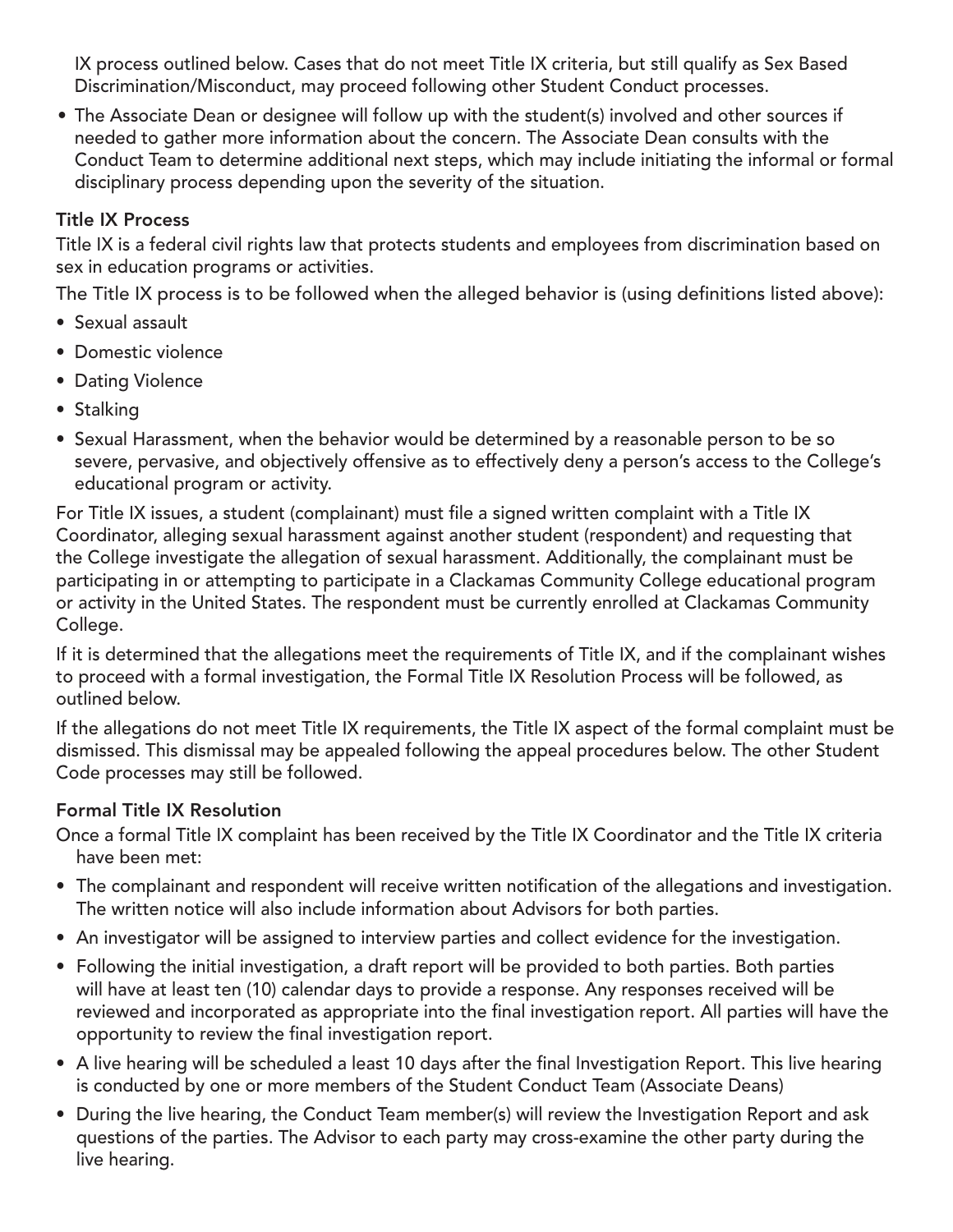- The Conduct Team member(s) will make a conclusion of the respondent being either responsible or not responsible for a Student Code violation. If the respondent is found responsible, sanctions will be applied in the manner identified in the Formal Conduct Process below.
- Either party may appeal the decision of the Conduct Team per the Appeal process outlined in the Appeals section below.

#### Informal Disciplinary Process

The Associate Dean will invite the student via verbal or written notification to discuss the concern. The Associate Dean will have an informal conversation with the student to put the student "on notice" that a conduct issue has been identified and consequences may result if the student is found responsible for violating the code of conduct. The conversation could include a review of the code of conduct, ways that such incidents can be avoided in the future, referrals to appropriate campus resources, educational sanctions, a written behavioral contract or censure notification that both parties review and sign. Educational sanctions, behavior contracts, and notes of censure are recorded in the student's disciplinary file for internal purposes only. They may be considered in further conduct cases, but are not considered part of the student's permanent disciplinary record once the student leaves CCC.

The Associate Dean will notify the student during an informal disciplinary meeting that continuation of the identified behavior or new information regarding the incident may result in formal disciplinary procedures as outlined below.

#### Formal Process

The Associate Dean will invite the student(s) involved via written notification to discuss the possible code of conduct violations and disciplinary action(s). Notice of this meeting should, whenever possible, be given at least two working days prior to the scheduled appointment. During the meeting the participants may present any evidence, explanations and/or defenses regarding the events that occurred. If the student(s) fails to appear for their scheduled appointment or refuses to present any explanations and/or evidence, they lose any rights to further meetings or to appeal any resulting disciplinary decision.

After the meeting, the Associate Dean will consult with the Conduct Team to determine whether the student is responsible for violating the Code of Conduct and if so, which disciplinary sanctions will be imposed. The following disciplinary sanctions may be applied:

- a) Disciplinary Probation: Disciplinary Probation may be applied for repeated minor misconduct, single incidents which contain multiple minor violations of misconduct, or for more serious misconduct that falls short of suspension-level misconduct. A student who is placed on disciplinary probation may also be required to sign a behavior contract and/or complete educational sanctions such as reflective exercises, research and civic education, community education, community involvement, academic success, restorative education and/or referral sanctions. The student will receive a sanction letter outlining probationary conditions which spell out prohibited conduct and/or activities. The sanctioned student is conditionally allowed to continue attending classes and/or participate in student activities. Sanctions of disciplinary probation are recorded in the student's permanent disciplinary record and may be considered in further conduct cases.
- b) Suspension: Suspended students are forbidden to enroll in or attend classes, or may not be allowed on campus for a specified period of time, up to two academic years (eight terms). The student will receive a suspension letter which specifies conditions for possible re-enrollment after the suspension period. Suspensions are recorded in the student's permanent disciplinary record and may be considered in further conduct cases.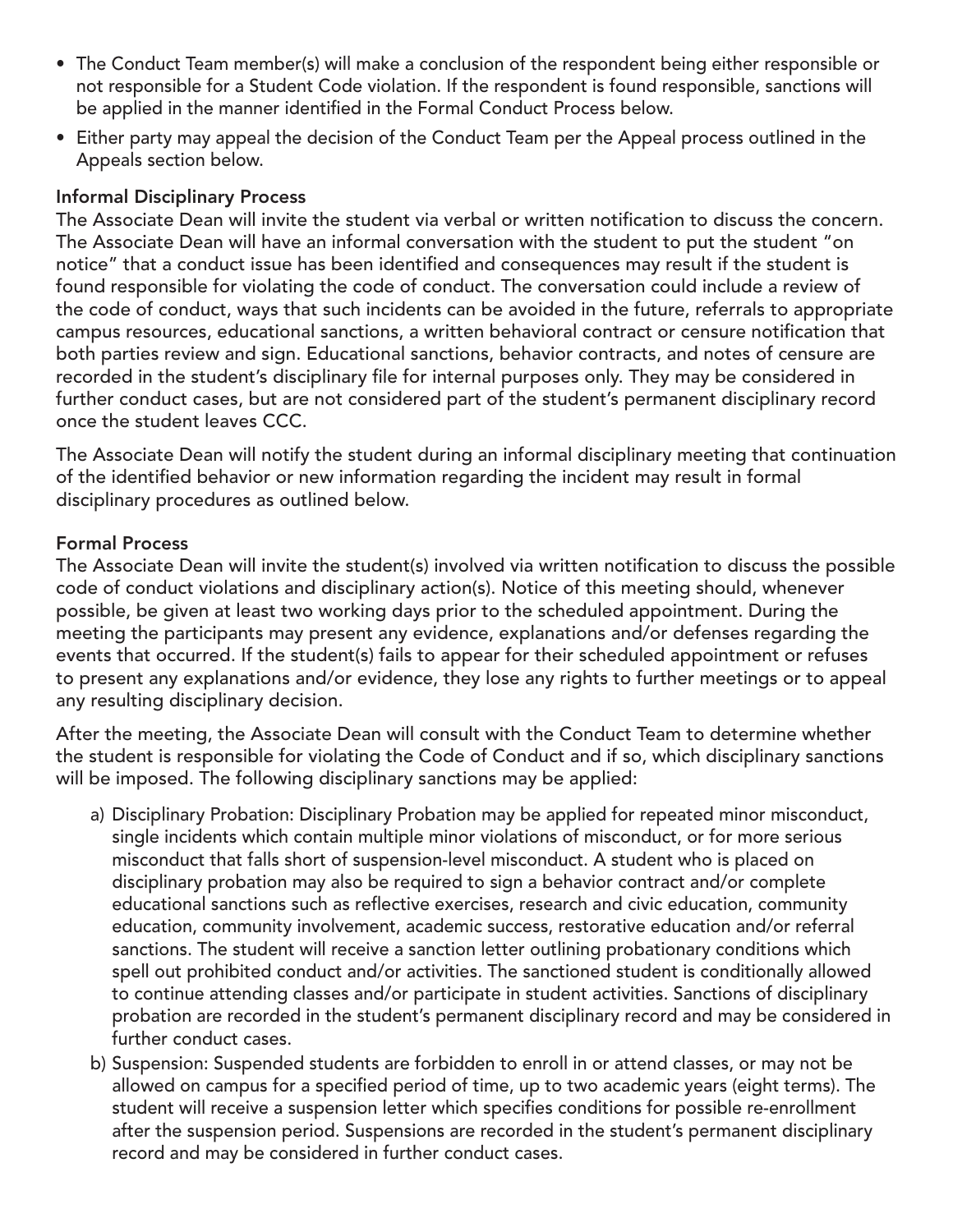- c) Expulsion: Expelled students are forbidden to enroll in or attend classes, or are not allowed on campus for an indefinite period of time. The student will receive an expulsion letter. Expulsions are recorded in the student's permanent disciplinary record and may be considered in further conduct cases.
- d) No-Trespass Order: A suspended or expelled student may be issued a no-trespass order which would exclude them from all Clackamas Community College campuses and would be noted in their student record.

#### Conduct Decision Appeal Process

Student(s) involved in a conduct case may appeal the Associate Dean's disciplinary decision on the basis of alleged violation of the procedures identified above. The appeal should be submitted via the appeal form (located in the CCC portal under the "forms" section) to the Dean of AFAC within five working days of receipt of the sanction decision. If an appeal request is not filed within the time specified, it will not be considered. Upon receipt of the appeal request form, the Dean of Academic Foundations and Connections (AFaC) shall review the request and either uphold or revise the sanction decision within ten working days of receipt of the appeal form. This date may be extended by mutual agreement. The Dean of AFAC's decision is final, except in cases where a sanction of expulsion from the college has been applied to a student. In those instances, the expelled student may appeal the decision of the Dean of AFAC to the Expulsion Review Committee as part of an Expulsion Appeal Hearing.

## Expulsion Appeal Hearing

Student(s) that have received a sanction decision of "expulsion" which has already been reviewed and upheld by the Dean of AFaC will have five days to request an Expulsion Appeal Hearing for that decision from the Expulsion Review Committee. The hearing request should be submitted via the hearing request form (located in the CCC portal under the "forms" section) to the Dean of AFaC within five working days of receipt of the Dean's review and upholding of the existing expulsion decision. If a hearing request is not filed within the time specified, it will not be considered. The Expulsion Review Committee shall be convened within fifteen working days after receipt of the expelled student's request for a hearing. The hearing date may be extended by mutual agreement.

- 1) The Expulsion Review Committee shall be composed of the following:
	- a) A chairperson to be appointed by the Vice President of Instruction and Student Services of the college.
	- b) Three students appointed by the president of the Associated Student Government.
	- c) One faculty member appointed by the president of the full-time faculty association.
	- d) One administrator appointed by the president of the exempt group.
	- e) One classified staff member appointed by the president of the classified association.
	- f) One part-time faculty member appointed by the president of the part-time faculty association.
	- g) Recorder identified by the Dean of AFaC who will set up the hearing meeting, ensure that rooms and materials are secured, and record the proceedings.

If any of the persons listed above is a party, a witness or has a conflict of interest with this case, they will be recused from participating as a member of the Expulsion Review Committee and the next appropriate person will be selected. The committee shall receive and review evidence and make a recommendation about the final determination of the case to the Vice President of Instruction and Student Services.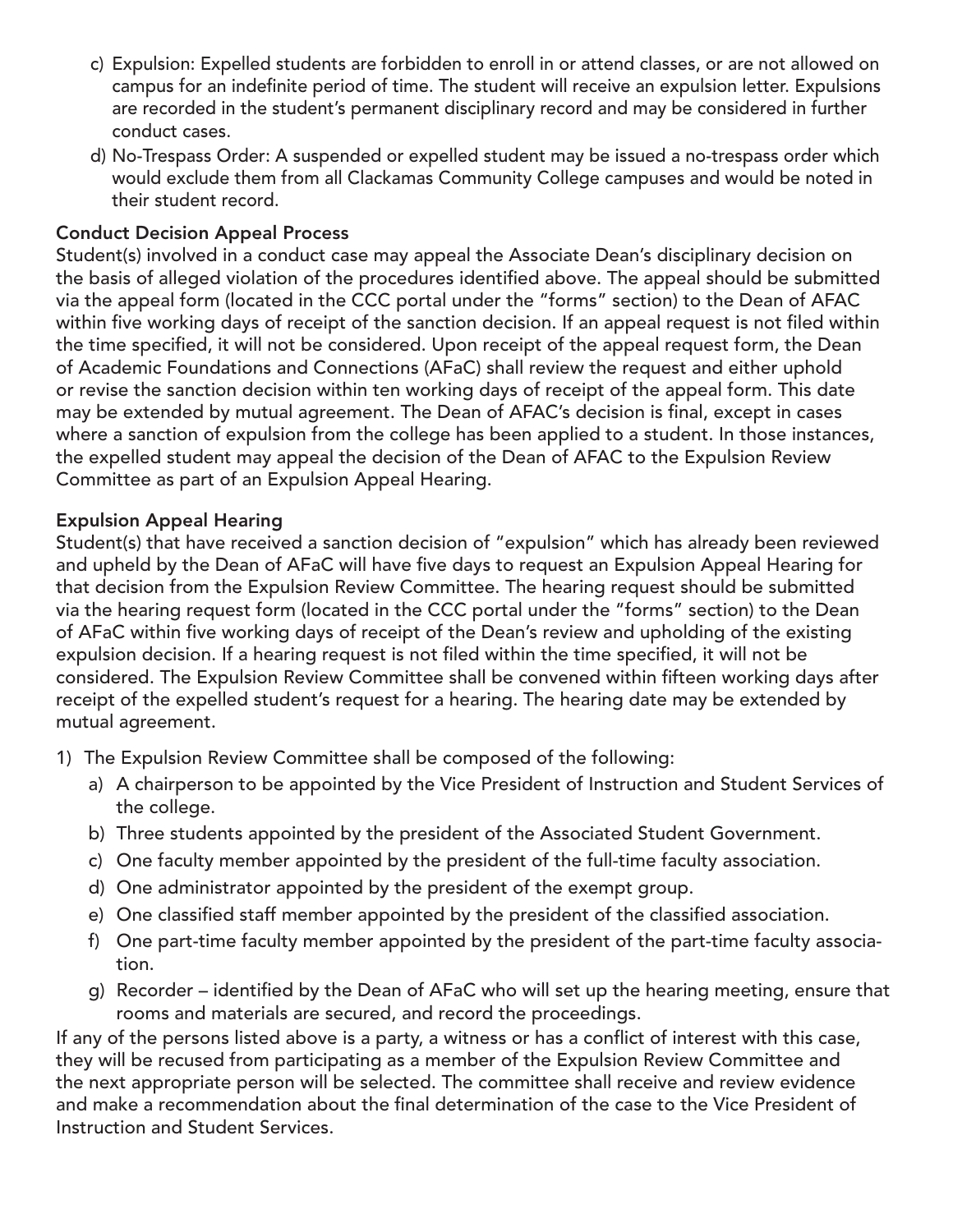- 2) Expulsion Review Committee Rules:
	- a) The student and the college have the right to seek legal advice (counsel). The cost of such advice is to be borne by the respective parties. The proceedings outlined in this section in no way represent a court of criminal or civil law. The conduct process, review process, and appeal process are all rights associated within the educational environment for CCC students.
	- b) Counsel may be present during the hearing. However, neither the college nor the student will be represented by counsel during this process.
	- c) A record of the proceedings before the committee shall be kept.
	- d) Written statements may be used in evidence, but must be signed and shared with the other party 48 hours in advance of the hearing. This is designed to provide sufficient time for such party to review materials and question witnesses prior to hearing. If the other party interrogates the witness, the witness' statement shall be reduced to writing, signed and provided to the opposing party. The original statement and the reply shall be submitted together as evidence. If the witness was not questioned, only the original statement shall be submitted as evidence.
- 3) Hearing Procedure:
	- a) The hearing shall be private and will be closed to the public unless the student requests a public hearing. Students must request the hearing to be public at least 48 hours in advance of the hearing. Otherwise, the hearing will be closed.
	- b) Written and oral evidence may be received.
	- c) The hearing shall proceed in the following order:
		- i. Opening statements
		- ii. Presentation of evidence in support of the charges
		- iii. The student's evidence in opposition to the charges
		- iv. Rebuttal evidence
		- v. Closing arguments
	- d) After hearing the evidence, the committee will retire to executive session for deliberation. After a recommendation has been reached, the committee shall respond within 7 days and announce its decision in writing giving its findings of fact, conclusions and recommendations. These will be forwarded to the Vice President of Instruction and Student Services.
	- e) The record of the hearing, findings and recommendation of the Expulsion Review Committee shall be reviewed by the Vice President of Instruction and Student Services. If the Vice President of Instruction and Student Services concludes additional evidence should be taken, they may remand the matter back to the Expulsion Review Committee for further proceedings. If the Vice President of Instruction and Student Services is satisfied the record is complete, they may affirm or reduce the Expulsion Reviews Committee's recommendation and will inform the student of that decision.
	- f) A record of the hearing, findings and recommendations of the Expulsion Review Committee and the action taken by the Vice President of Instruction and Student Services shall be housed in the Associate Dean of Academic Foundations and Connection's office.